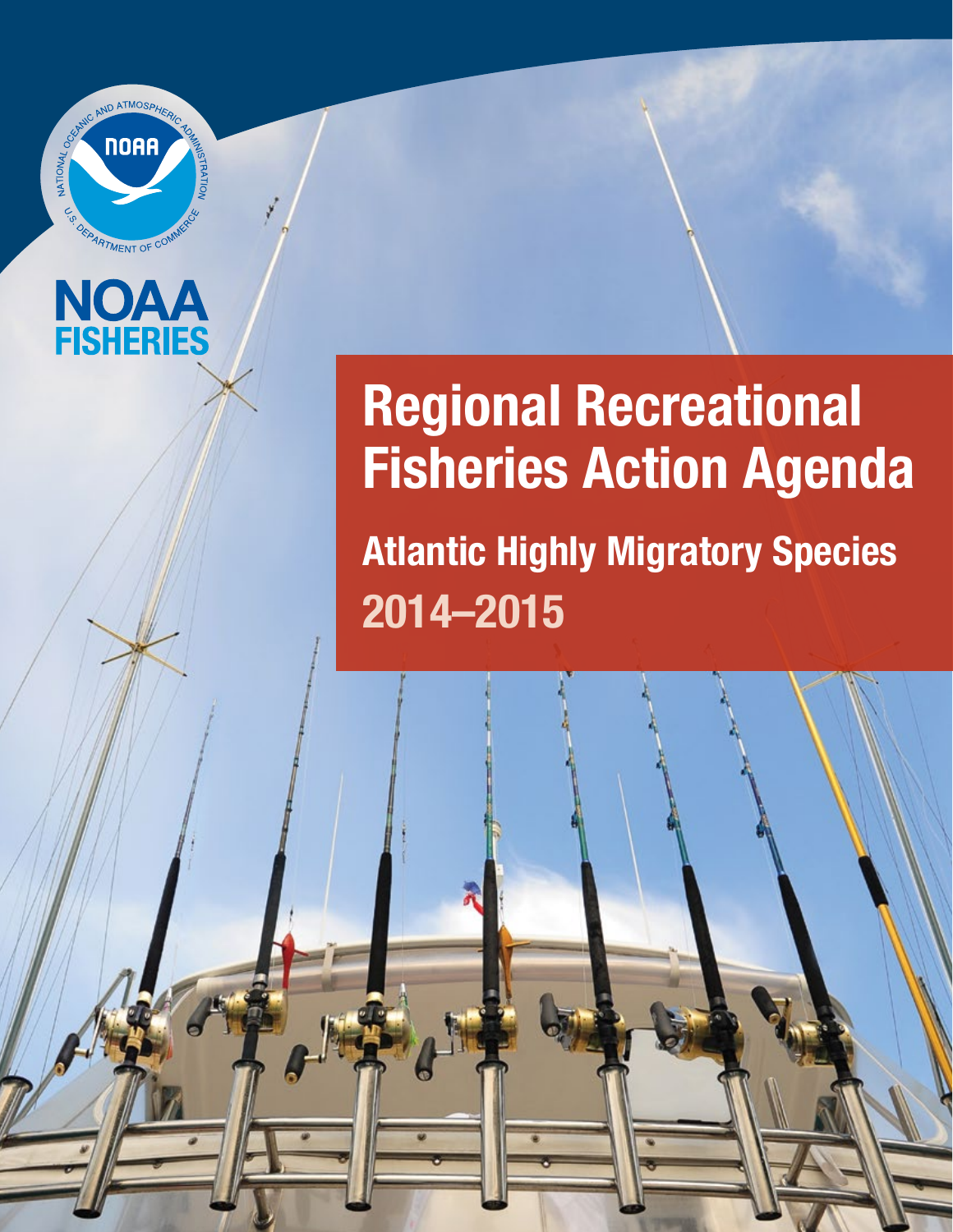## Regional Recreational Fisheries Action Agenda

### 2014–2015

U.S. Department of Commerce

National Oceanic and Atmospheric Administration National Marine Fisheries Service

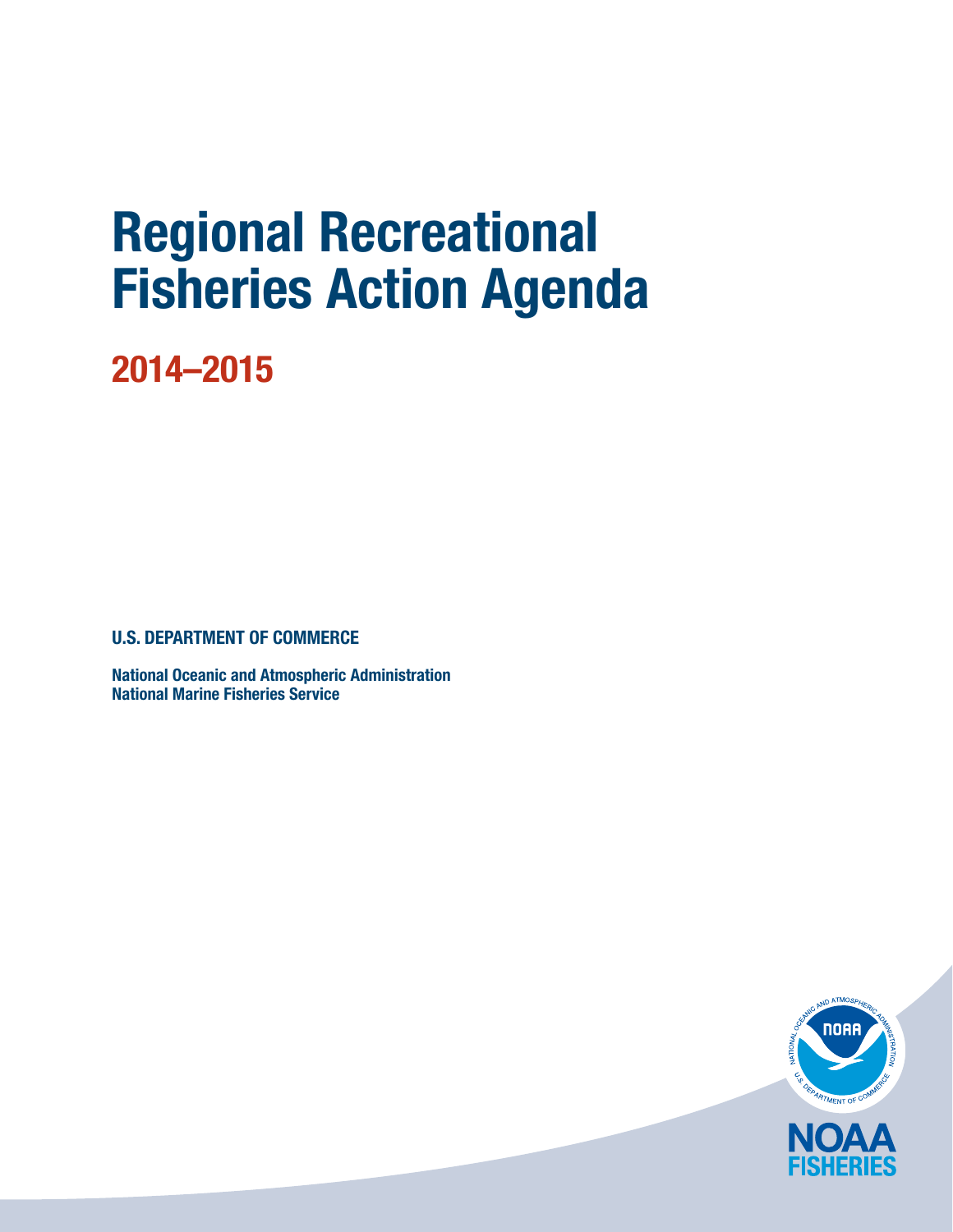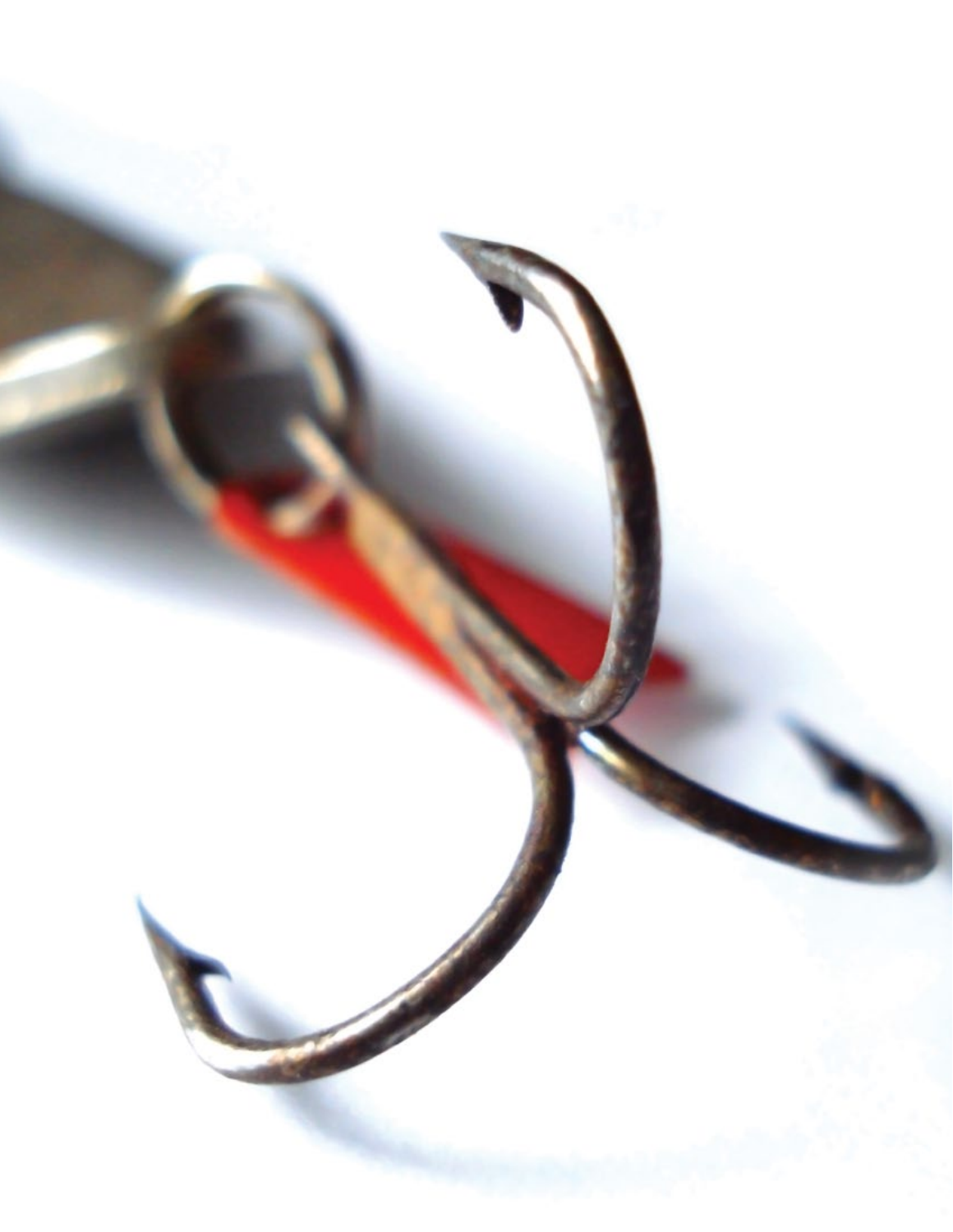### A Message from the Assistant Administrator for Fisheries

I am proud to present NOAA Fisheries' Regional Saltwater Recreational Fisheries Action Agendas for 2014–2015. These Action Agendas are the culmination of an important collaborative dialogue with recreational fisheries constituents and signify our continuing commitment to anglers. They were prepared by NOAA Fisheries staff in our Regional Offices and Science Centers and will be implemented for, with, and by people in your community.

Our vision for the future is thriving fish stocks, healthy fish habitats, vibrant coastal communities, and world-class fisheries. Achieving this goal requires a foundation of trust—built through sustained action—between NOAA and the recreational saltwater fishing community. In 2009, NOAA pledged to improve relations with the recreational fishing community and announced the Recreational Fisheries Engagement Initiative. We have now made many improvements and completed dozens of important projects in every region and nationally. Responding to the requests of fishermen, we created a new opportunity for angler input, by establishing recreational fisheries working group associated with the Marine Fisheries Advisory Committee, and we are improving recreational catch data through the Marine Recreational Information Program and socio-economic information through a number of surveys. We also are enhancing conservation by working with anglers to improve the survival of recreationally released fish. These updated Agendas build on our progress and put us on a path for continued success.

Our track record of measured, significant progress has helped us establish a firm foundation on which we can build as we turn our attention toward evolving issues. Looking forward, some of the issues and challenges we will face include: the reauthorization of the Magnuson-Stevens Fishery Conservation and Management Act; continued implementation of improved methods for recreational data collection and reporting; and increased demand for fishing opportunities as coastal populations grow and oceans warm.

An open and honest dialogue with the recreational community is critical. As we head toward our next Recreational Saltwater Fisheries Summit, planned for April 1–2, 2014, we'll look for new opportunities to engage about the future of recreational saltwater fishing. As our budgets continue to be a challenge, partnership becomes even more critical. Please take a few minutes to review this document and share it with others in your community. Follow our progress through our e-newsletter FishNews and through regional recreational fisheries websites. I look forward to continuing the conversation and I will see you on the water.

Eileen Sobeck *Assistant Administrator for Fisheries*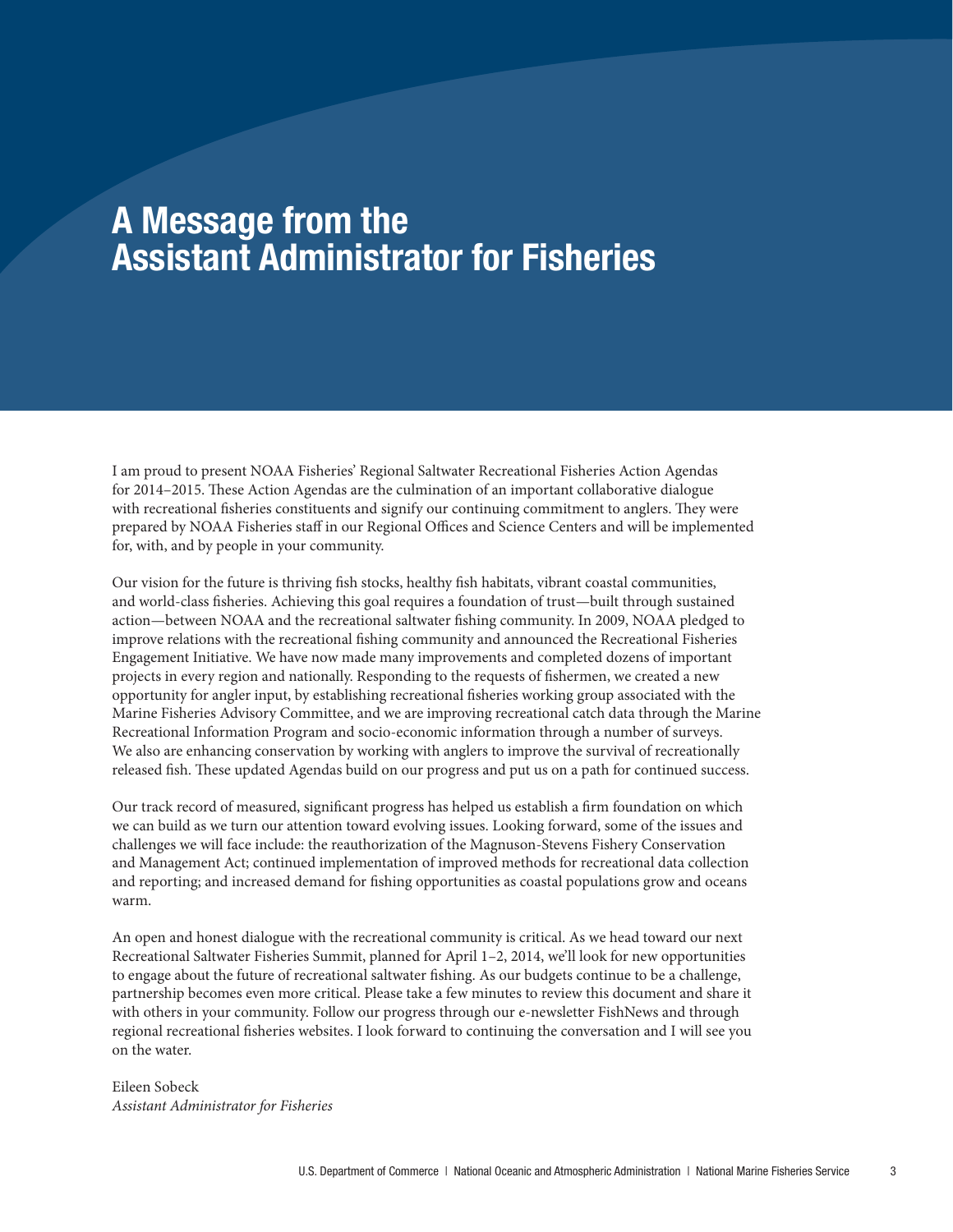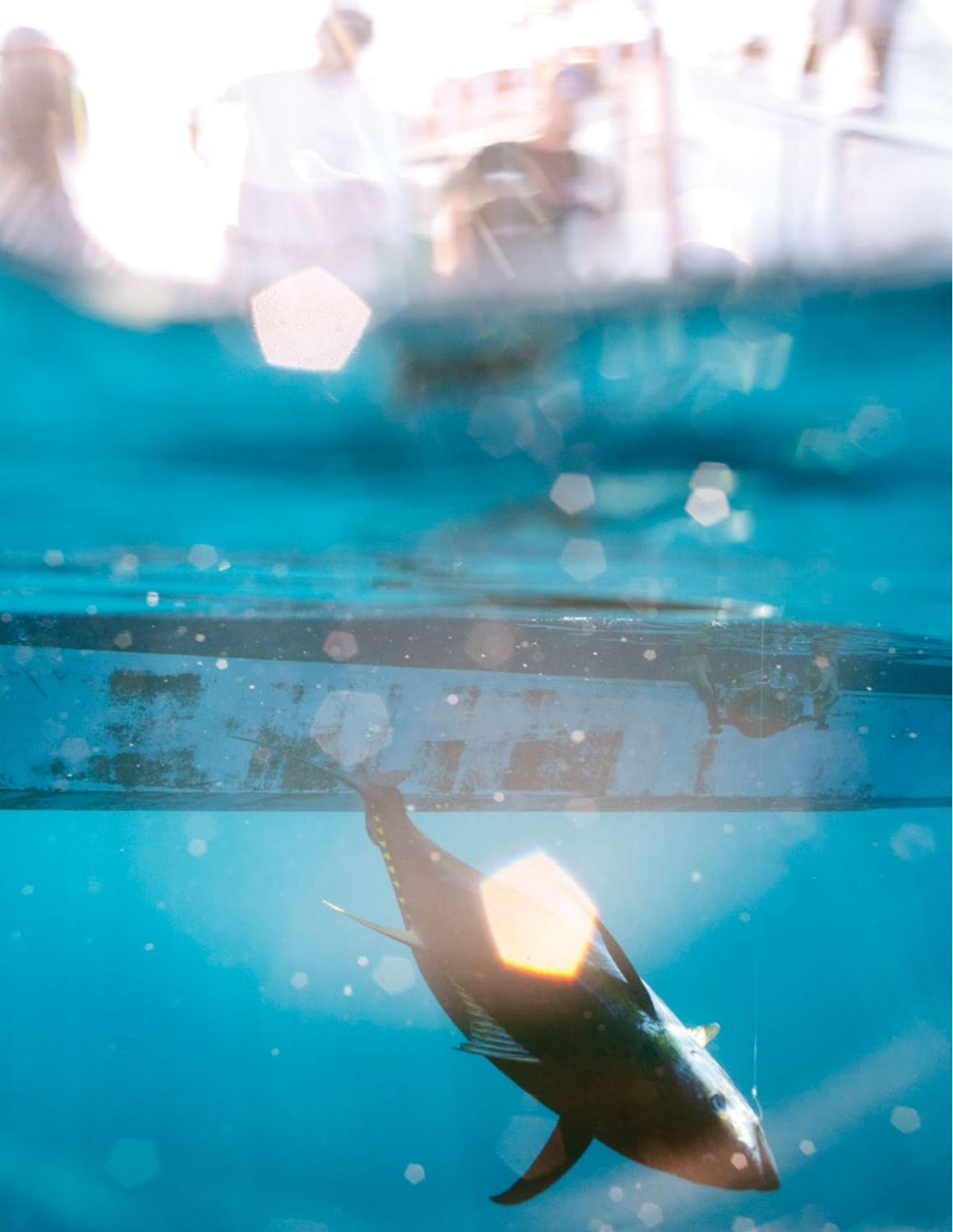### **Background**

The marine recreational and non-commercial fishing community is NOAA Fisheries' largest single constituency. In 2011 alone, an estimated 11 million anglers took 70 million fishing trips, which contributed roughly \$56 billion to the national economy in sales impacts, \$29 billion in value-added impacts, and supported 364,000 jobs. Recognizing that partnership is the best approach to effectively address the interests of anglers, NOAA embarked on the Recreational Fisheries Engagement Initiative, in 2009. The goal of this focused effort was to establish a stronger and more trusting partnership with the recreational fishing community. To implement this Initiative, a National Policy Advisor for Recreational Fisheries was appointed, and a National Recreational Fisheries team was created.

In 2010, NOAA Fisheries convened a National Saltwater Recreational Fishing Summit near Washington, DC, that gathered over 100 participants from all regions, representing a broad range of saltwater fishing backgrounds and experience. The direct result of the Summit was the development of a National Recreational Saltwater Fisheries Action Agenda.

The need for external engagement and input on recreational fisheries management and science at the regional scale was recognized, and hence the NOAA Fisheries Regional Recreational Fisheries Coordinator Network was created. This team works in concert with a National Recreational Fisheries Team to help develop and implement the Engagement Initiative through national and regional action agendas. These agendas are aligned with five broad goals to improve recreational fisheries identified at the national Summit and outlined in NOAA's 2010 National Saltwater Action Agenda:

- • Improved recreational fishing opportunities.
- Improved recreational catch, effort, and status data.
- • Improved social and economic data on recreational fisheries.
- Improved communication.
- • Improved institutional orientation.

Nearly four years have passed since the 2010 Summit and much has been accomplished. It is time to update the regional Action Agendas to reflect the evolving priorities of constituents and changing fishery conditions as stocks rebuild. Spring 2013 included many opportunities to work with anglers on developing the way forward and identify priorities for 2014 and 2015, such as the roundtable discussions hosted in each NOAA Fisheries region and the Managing Our Nation's Fisheries III Conference. Building on input from these events and others, the regional Action Agendas serve as public roadmaps detailing region specific priorities and objectives for addressing recreational fishing issues. The input obtained during the development of these documents will also be used to inform the focus of a planned April 2014 National Saltwater Recreational Fishing Summit.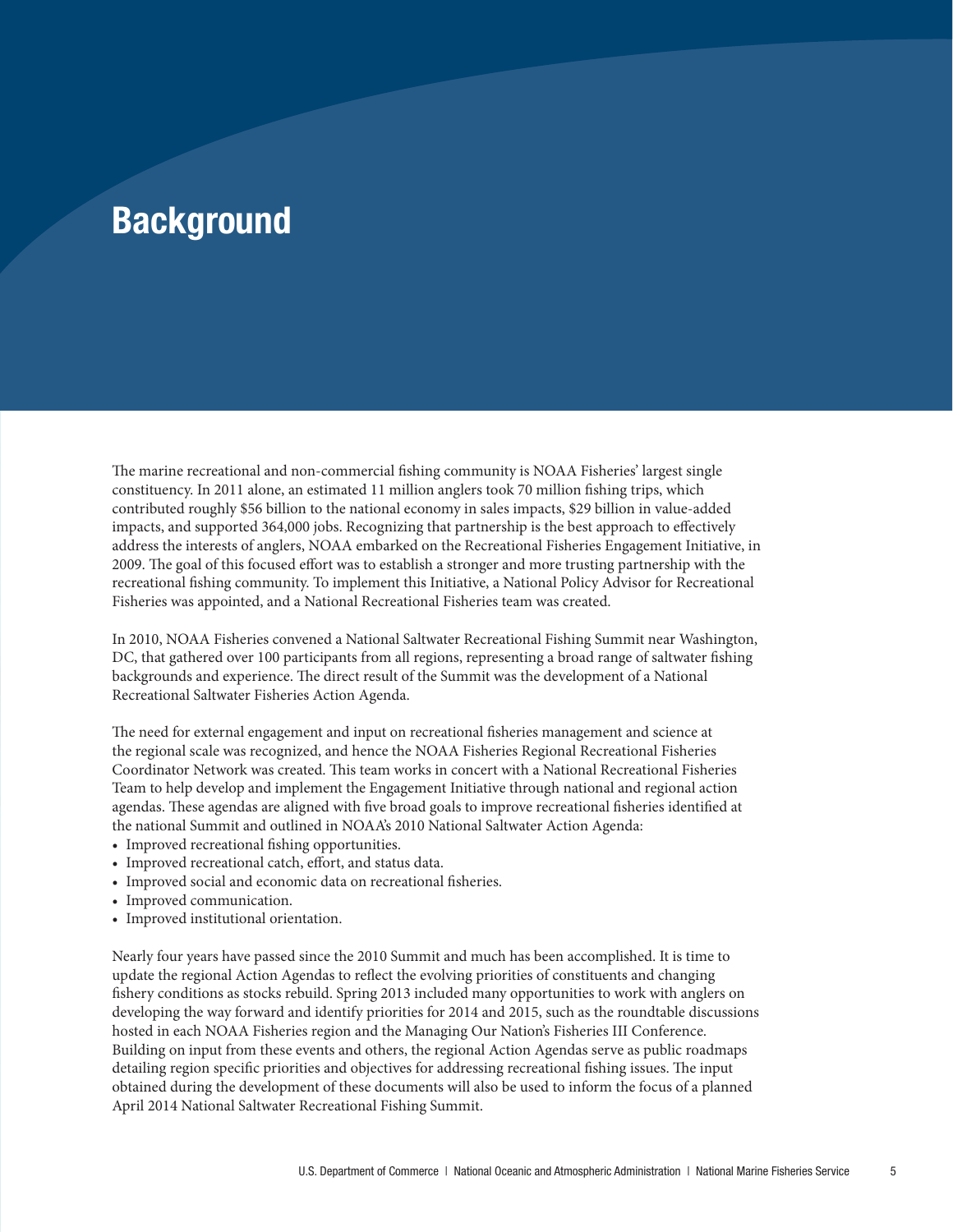### Atlantic Highly Migratory Species

#### Regional Overview

Atlantic Highly Migratory Species (HMS) fisheries are managed by the Secretary of Commerce, as delegated to NOAA Fisheries, under the dual authority of the Magnuson-Stevens Fishery Conservation and Management Act and the Atlantic Tunas Convention Act (ATCA). The Magnuson-Stevens Act authorizes the Secretary to conserve and manage fishery resources found off the coasts of the United States, while ATCA authorizes the Secretary to promulgate regulations necessary to carry out recommendations of the International Commission for the Conservation of Atlantic Tunas (ICCAT). The Atlantic HMS Management Division of NOAA Fisheries oversees all aspects of recreational and commercial management, implements regulations, and initiates operational actions, such as permitting, quota implementation and monitoring, and data collection.

Atlantic HMS recreational fishing provides positive social experiences for recreational fishermen as well as significant positive economic impacts to coastal communities that include angler expenditures, recreational charters, tournaments, and shore-side supporting businesses. Atlantic HMS recreational fisheries occur in waters of the western Atlantic Ocean including the Caribbean Sea (Puerto Rico and the U.S. Virgin Islands) and the Gulf of Mexico. Currently, recreational fishing for Atlantic HMS requires one of two vessel permits. In 2012, the Atlantic HMS Management Division issued approximately 25,000 HMS Angling permits and more than 4,000 HMS Charter/Headboat permits. Additionally, there are an average of 259 Atlantic HMS Tournaments per year (2003–2012), which play a significant role in the recreational fisheries for several HMS, especially blue and white marlin, sailfish, and yellowfin tuna. In 2011, in the region from Maine to North Carolina alone, preliminary data indicate that private HMS angling trips for tunas, billfish, and sharks had an estimated total economic impact of \$8.9 million, \$7.5 million, and \$4.7 million, respectively.

The goal of improving recreational fishing opportunities is largely supported through protecting the health of target stocks, which in turn ensures availability of fish. The North Atlantic swordfish stock is fully rebuilt and both recreational and commercial fisheries are undergoing revitalization efforts by NOAA Fisheries to encourage further utilization of the U.S. swordfish quota.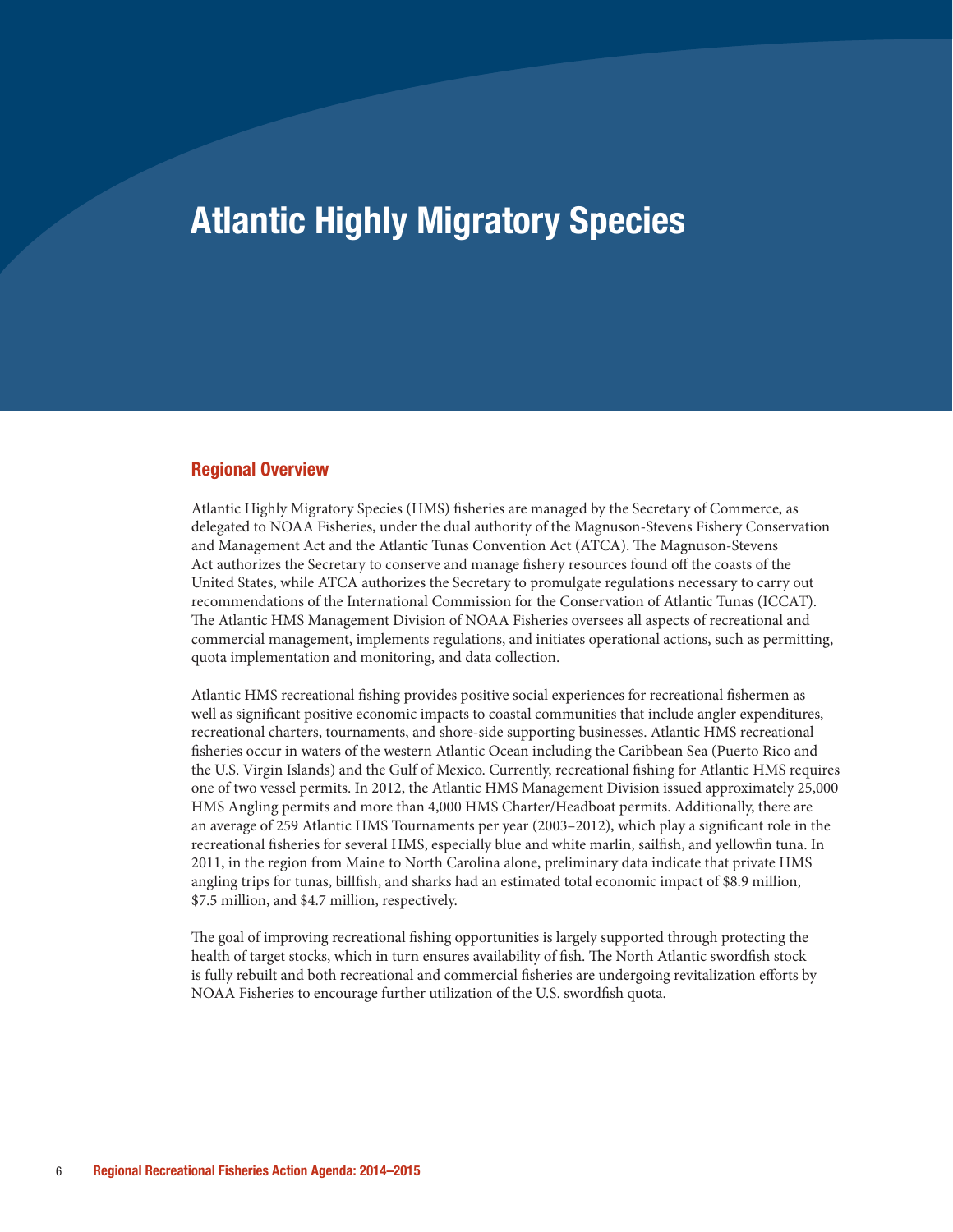

#### Setting the Stage

The Atlantic HMS Advisory Panel provides important ideas and feedback about HMS fishery management measures and strategies. The Advisory Panel includes representation from diverse constituencies including private anglers, charter/headboat operators, tournament operators, state and Council representatives, and non-governmental organizations. The Atlantic HMS Management Division regularly seeks out the opinion of constituents to inform the decision making process and distributes fisheries news bulletins via e-mail through "Atlantic HMS News" and the Atlantic HMS webpage. To solicit input on updating the Atlantic HMS Recreational Fishing Action Agenda, a public webinar and conference call was conducted on May 15, 2013, with participants from the Atlantic HMS Advisory Panel, the Marine Fisheries Advisory Committee Recreational Fisheries Working Group, and the general public. Webinar participants expressed their support for NOAA Fisheries' efforts to improve collection of catch and fishing effort data, but expressed concern about the potential to underestimate landings of trips originating from private boat docks and marinas. Participants were also greatly interested in efforts to estimate the economic impact of HMS private angling and for-hire trips. Over the next 2 years, NOAA Fisheries will work to address these and other issues via the Large Pelagics Survey re-design, and the analysis and implementation of general economic studies on private HMS anglers and the HMS forhire fleet.<sup>8</sup>

8 See webinar presentation at http://www.nmfs.noaa.gov/sfa/hms/rec/05-15-13\_hms\_rec\_action\_agenda\_webinar\_presentation.pdf and call transcript at http://www.nmfs.noaa. gov/sfa/hms/rec/transcript\_hms\_rec\_fishing\_agenda\_webinar\_5-15-13.pdf .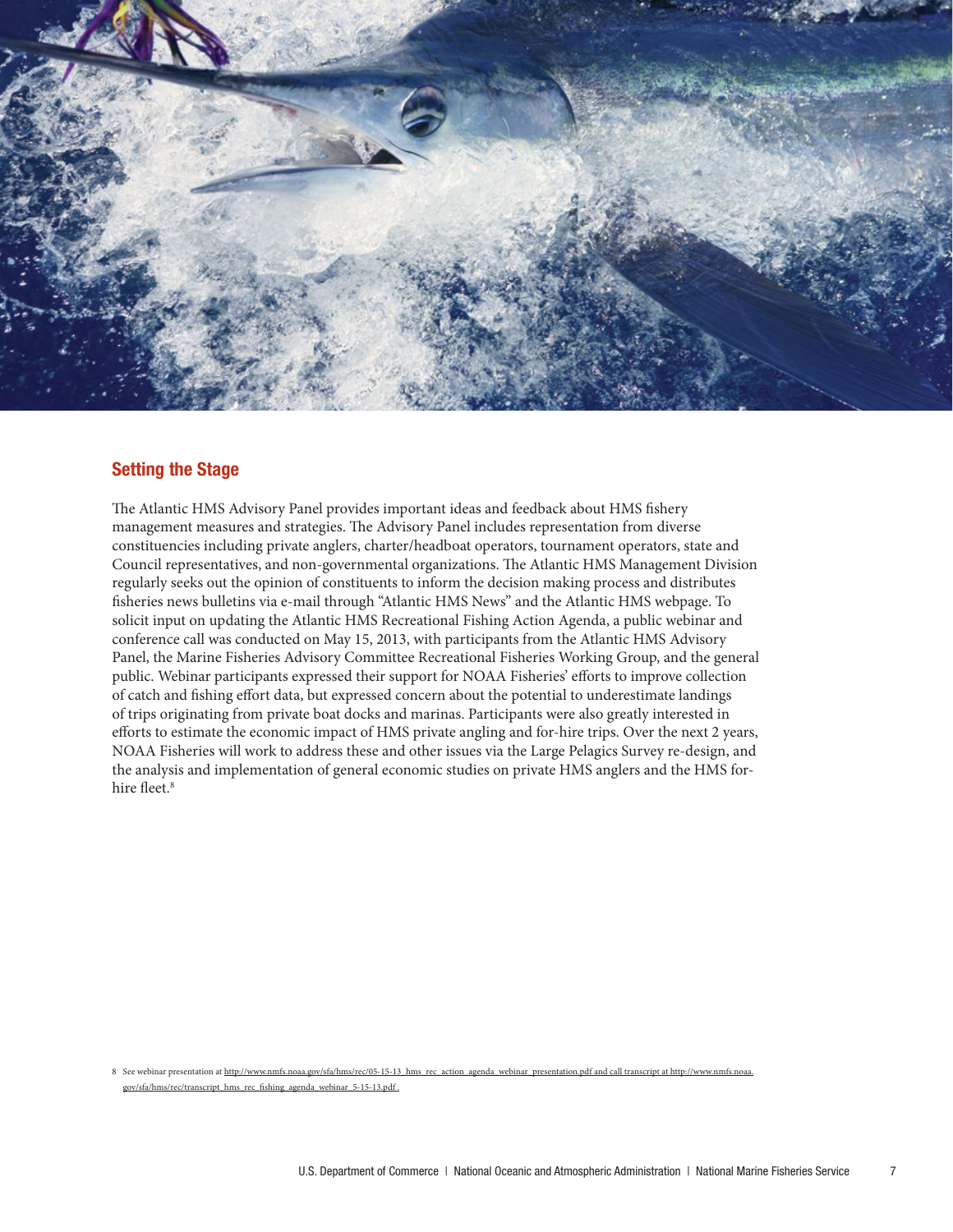| <b>Atlantic Highly Migratory Species: Goals and Objectives</b>                                                                                                                                                                                                                                                                                                                   |                                                                                                                                                                                                                                                                                                                                                                                                                                                                                                           |                                                                                                                                                                                                                                                                                                                                                                                                                                                                                                                                  |                                                                                                                                                                                 |  |  |  |
|----------------------------------------------------------------------------------------------------------------------------------------------------------------------------------------------------------------------------------------------------------------------------------------------------------------------------------------------------------------------------------|-----------------------------------------------------------------------------------------------------------------------------------------------------------------------------------------------------------------------------------------------------------------------------------------------------------------------------------------------------------------------------------------------------------------------------------------------------------------------------------------------------------|----------------------------------------------------------------------------------------------------------------------------------------------------------------------------------------------------------------------------------------------------------------------------------------------------------------------------------------------------------------------------------------------------------------------------------------------------------------------------------------------------------------------------------|---------------------------------------------------------------------------------------------------------------------------------------------------------------------------------|--|--|--|
| <b>GOAL</b>                                                                                                                                                                                                                                                                                                                                                                      | <b>OBJECTIVE</b>                                                                                                                                                                                                                                                                                                                                                                                                                                                                                          | <b>PROJECT(S)</b>                                                                                                                                                                                                                                                                                                                                                                                                                                                                                                                | <b>DETAILS</b>                                                                                                                                                                  |  |  |  |
| <b>GOAL 1 - Improve</b><br>Objective 1: Provide for<br><b>Recreational</b><br>and, where practical,<br><b>Fishing</b><br>improve recreational<br><b>Opportunities</b><br>opportunities for<br><b>Atlantic HMS through</b><br>management practices<br>that ensure healthy<br>stocks are available to<br>anglers (Action Items as<br>listed do not represent<br>priority ranking). |                                                                                                                                                                                                                                                                                                                                                                                                                                                                                                           | <b>Project 1: Support Recreational HMS Fisheries Interests</b><br>at ICCAT.<br>NOAA Fisheries will vigorously advocate for the fair and<br>equitable treatment of U.S. recreational interests at<br>ICCAT by opposing reductions in opportunities for U.S.<br>anglers to participate in HMS recreational fisheries (e.g.,<br>reductions in landings allowances).                                                                                                                                                                 | Deliverable: Continued representation of U.S.<br>recreational interests at ICCAT.<br>Timing: Annual ICCAT meeting in November.                                                  |  |  |  |
|                                                                                                                                                                                                                                                                                                                                                                                  |                                                                                                                                                                                                                                                                                                                                                                                                                                                                                                           | Project 2: Investigate Methods of Measuring HMS Angler<br><b>Satisfaction Proposal.</b><br>Valuation of recreational opportunities is challenging<br>because many HMS fisheries are catch-and-release. A<br>survey that measures angler satisfaction with respect                                                                                                                                                                                                                                                                | Deliverable: Development of a research proposal.<br>Timing: Proposal and questionnaire will be completed<br>in FY 2014.                                                         |  |  |  |
|                                                                                                                                                                                                                                                                                                                                                                                  |                                                                                                                                                                                                                                                                                                                                                                                                                                                                                                           | to available fishing opportunities would provide an<br>important feedback mechanism for the largest category<br>of HMS permit holders. The Atlantic HMS Management<br>Division will develop a proposal for a research project<br>to measure angler satisfaction with HMS recreational                                                                                                                                                                                                                                            |                                                                                                                                                                                 |  |  |  |
|                                                                                                                                                                                                                                                                                                                                                                                  |                                                                                                                                                                                                                                                                                                                                                                                                                                                                                                           | fishing resources and management.<br>Project 3: Address Opportunities to Land "Trophy" Bluefin<br>Tuna Throughout their Temporal/Geographic Range.                                                                                                                                                                                                                                                                                                                                                                               | Deliverable: Complete rulemaking process considering<br>public comment on the proposed action.                                                                                  |  |  |  |
|                                                                                                                                                                                                                                                                                                                                                                                  | Examine through rulemaking (Draft Amendment 7 to<br>the 2006 Consolidated HMS Fishery Management Plan<br>(published on August 21, 2013) opportunities to land<br>trophy bluefin tuna throughout their temporal/geographic<br>change. Specifically, consider splitting the trophy quota<br>into equal thirds for the trophy north (New England),<br>trophy south (southern mid-Atlantic bight, south Atlantic,<br>and Caribbean), and Gulf of Mexico regions to better<br>account for timing of migration. | Timing: Publication of the final rule in 2014.                                                                                                                                                                                                                                                                                                                                                                                                                                                                                   |                                                                                                                                                                                 |  |  |  |
| <b>GOAL 2 - Improve</b><br><b>Recreational Catch,</b><br><b>Effort, and Status</b><br><b>Data</b>                                                                                                                                                                                                                                                                                | <b>Objective 1: Evaluation</b><br>and improvement of<br>"rare event" recreational<br>fisheries surveys (which<br>included HMS fisheries).                                                                                                                                                                                                                                                                                                                                                                 | Project 1: Redesign of the Large Pelagics Survey.<br>Collaborate with the Office of Science and Technology<br>in the redesign and re-estimation of HMS recreational<br>catch and effort estimates derived from the Large<br>Pelagics Survey to produce improved estimates for stock<br>assessments in support of management. This project<br>directly addresses many public comments for improving<br>fisheries data that were received during the May 2013<br>public recreational HMS fisheries conference call and<br>webinar. | Deliverable: An improved survey design that will<br>produce more accurate catch estimates.<br>Timing: Phase I (evaluation of estimation methodology<br>and survey design) 2014. |  |  |  |
|                                                                                                                                                                                                                                                                                                                                                                                  |                                                                                                                                                                                                                                                                                                                                                                                                                                                                                                           | Project 2: Puerto Rico HMS Angling Phone Survey.<br>Publish an analysis of the HMS Angling phone survey<br>project in Puerto Rico. This report will assist NOAA<br>Fisheries in designing improved methods of collecting<br>catch and effort data in Puerto Rico.                                                                                                                                                                                                                                                                | Deliverable: Final report.<br><b>Timing: 2014.</b>                                                                                                                              |  |  |  |
|                                                                                                                                                                                                                                                                                                                                                                                  |                                                                                                                                                                                                                                                                                                                                                                                                                                                                                                           | Project 3: Evaluate Non-response Bias in Large Pelagics<br><b>Telephone Survey.</b><br>The NOAA Fisheries Office of Science and Technology<br>is testing for non-response bias in the Large Pelagics<br>Telephone Survey to improve catch and effort data for<br><b>HMS</b> fisheries.                                                                                                                                                                                                                                           | Deliverable: Final report.<br><b>Timing: 2014.</b>                                                                                                                              |  |  |  |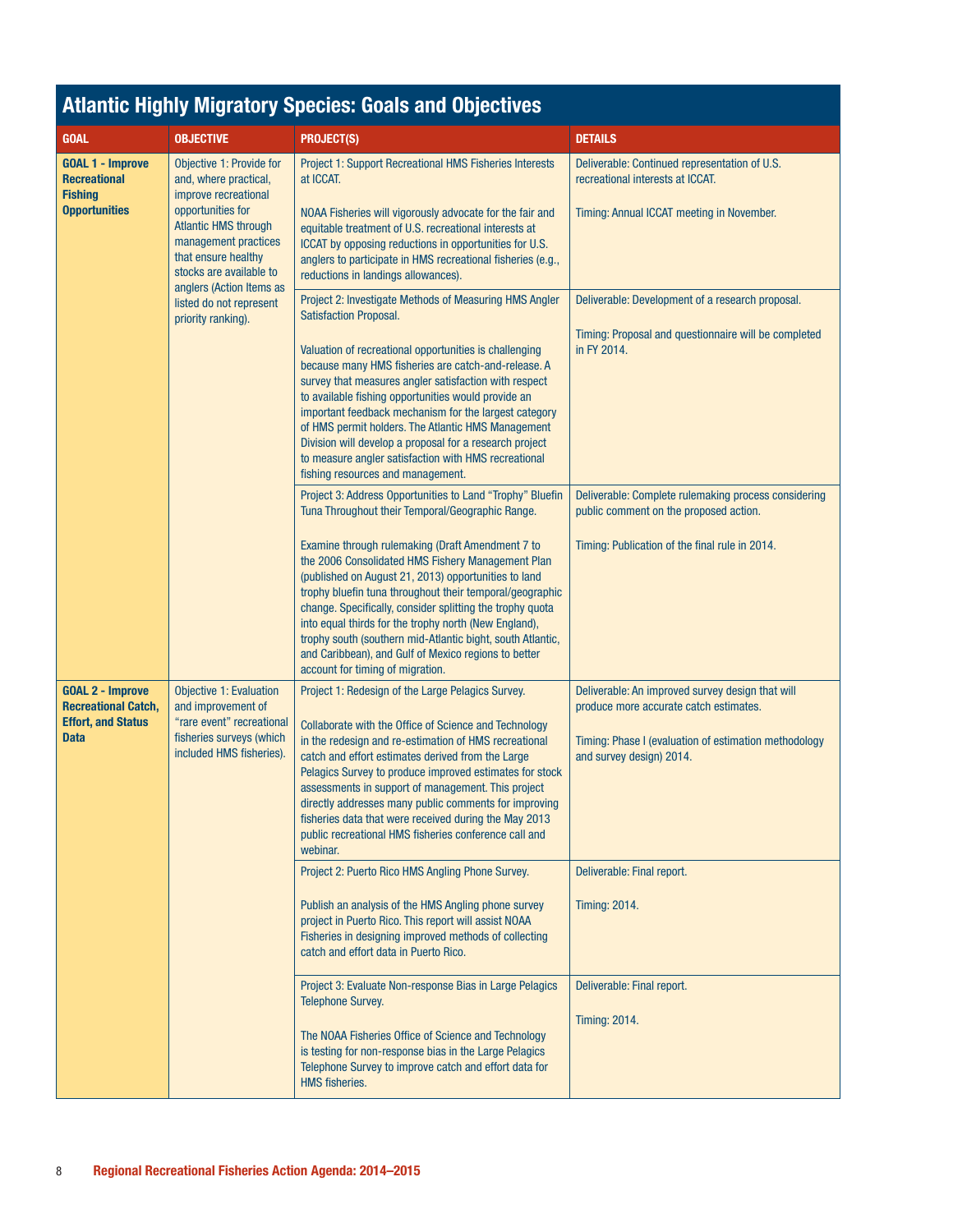### Atlantic Highly Migratory Species: Goals and Objectives

| <b>GOAL</b>                                                                                                 | <b>OBJECTIVE</b>                                                                                                                                                                                          | <b>PROJECT(S)</b>                                                                                                                                                                                                                                                                                                                                                                                                                                                                                                                                       | <b>DETAILS</b>                                                                                                                                                                                                                                                                                                                       |
|-------------------------------------------------------------------------------------------------------------|-----------------------------------------------------------------------------------------------------------------------------------------------------------------------------------------------------------|---------------------------------------------------------------------------------------------------------------------------------------------------------------------------------------------------------------------------------------------------------------------------------------------------------------------------------------------------------------------------------------------------------------------------------------------------------------------------------------------------------------------------------------------------------|--------------------------------------------------------------------------------------------------------------------------------------------------------------------------------------------------------------------------------------------------------------------------------------------------------------------------------------|
| <b>GOAL 2 - Improve</b><br><b>Recreational Catch,</b><br><b>Effort, and Status</b><br><b>Data</b>           | Objective 2: Support<br>the operation of Atlantic<br><b>HMS</b> tournaments and<br>provide opportunities<br>to obtain recreational<br>catch and biological<br>data on a variety of HMS<br>species.        | Project 1: Improve HMS Tournament Registration.<br>Provide mechanisms for tournament operators to more<br>quickly and efficiently register Atlantic HMS tournaments<br>online.                                                                                                                                                                                                                                                                                                                                                                          | Deliverable: Number of tournament registrants <sup>9</sup><br>Timing: 2015.                                                                                                                                                                                                                                                          |
|                                                                                                             | Objective 3: Facilitate<br>quick reporting of catch<br>information by anglers<br>through internet and<br>phone reporting.                                                                                 | Project 1: Collect Shortfin Mako Catch-and-Release Data<br>on Phone Apps.<br>Promote live release of shortfin mako and collect data<br>from the public on catch and release location through<br>shortfin mako webpage <sup>10</sup> ) and Android and iPhone<br>applications of live release maps.                                                                                                                                                                                                                                                      | Deliverable: Increased number of hits on website.<br>number of data submissions<br>Timing: Ongoing.                                                                                                                                                                                                                                  |
|                                                                                                             |                                                                                                                                                                                                           | Project 2: Investigate Use of Smart Phone Apps for<br><b>Collecting Catch Data.</b><br>Investigate technological improvements for electronic<br>reporting for billfish and swordfish via smart phone apps.                                                                                                                                                                                                                                                                                                                                              | Deliverable: Informal feasibility analysis and cost<br>estimates for various potential improvements.<br>Timing: 2015.                                                                                                                                                                                                                |
| <b>GOAL 3 - Improve</b><br><b>Social and</b><br><b>Economic Data</b><br>on Recreational<br><b>Fisheries</b> | <b>Objective 1: Develop</b><br>contemporary analyses<br>of the socio-economic<br>impacts of rules on<br>recreational and<br>commercial fishing<br>communities.                                            | Project 1: Cooperate on Research to Update HMS Socio-<br>economic Studies.<br>Updated benchmark socio-economic analyses of<br>HMS recreational anglers, for-hire sector, and fishing<br>tournaments are a significant data priority for HMS<br>recreational fisheries management, as they are needed<br>to assess the economic effects of proposed regulations.<br>The Atlantic HMS Management Division will develop<br>proposals and execute research projects (if funded) to<br>collect data on the socio-economics of HMS recreational<br>fisheries. | Deliverable: The development of research proposals<br>and survey questionnaires, targeted toward appropriate<br>funding sources, and initiation of research projects if<br>funding is secured.<br>Timing: Proposals and questionnaires will be completed<br>in 2014 with study execution targeted for 2015 if<br>funding is secured. |
|                                                                                                             | <b>Objective 2: Collect</b><br>updated social and<br>economic data from<br>recreational anglers.                                                                                                          | Project 1: HMS Recreational Expenditure Survey.<br>Analyze and report on data from 2011 Marine<br>Recreational Expenditure Survey in order to assess<br>economic impacts.                                                                                                                                                                                                                                                                                                                                                                               | Deliverable: Completion of project and report.<br>Timing: 2014.                                                                                                                                                                                                                                                                      |
|                                                                                                             | <b>Objective 3: Collect</b><br>social and economic<br>data from Charter/<br>Headboat owners/<br>captains in order<br>to improve the<br>development of fisheries<br>regulations and<br>understand impacts. | Project 1: HMS Charter/Headboat Cost-Earnings Study.<br>Conduct a For-Hire Cost & Earnings Survey of HMS<br>Charter/Headboat fleet in 2013 fishing season.                                                                                                                                                                                                                                                                                                                                                                                              | Deliverable: Completion of project and report.<br><b>Timing: 2014.</b>                                                                                                                                                                                                                                                               |
| <b>GOAL 4 - Improve</b><br><b>Communication</b>                                                             | <b>Objective 1: Conduct</b><br>on-the-ground<br>communication efforts<br>with constituents.                                                                                                               | Project 1: Improve Constituent Communications.<br>Identify constituents and constituent groups through<br>Atlantic HMS tournament registration for distribution<br>of outreach materials, which will facilitate biological<br>data collection on landed HMS; provide on-the-ground<br>outreach to anglers.                                                                                                                                                                                                                                              | Deliverable: Increased awareness of regulations is<br>measurable by the number of registered tournaments,<br>number of tournaments submitting landings reports,<br>and number of tournaments sampled.<br>Timing: Ongoing through 2015.                                                                                               |

9 (SAFE Report; online registration list at http://www.nmfs.noaa.gov/sfa/hms/Tournaments/index.htm),

10 (http://www.nmfs.noaa.gov/sfa/hms/shortfinmako/index.htm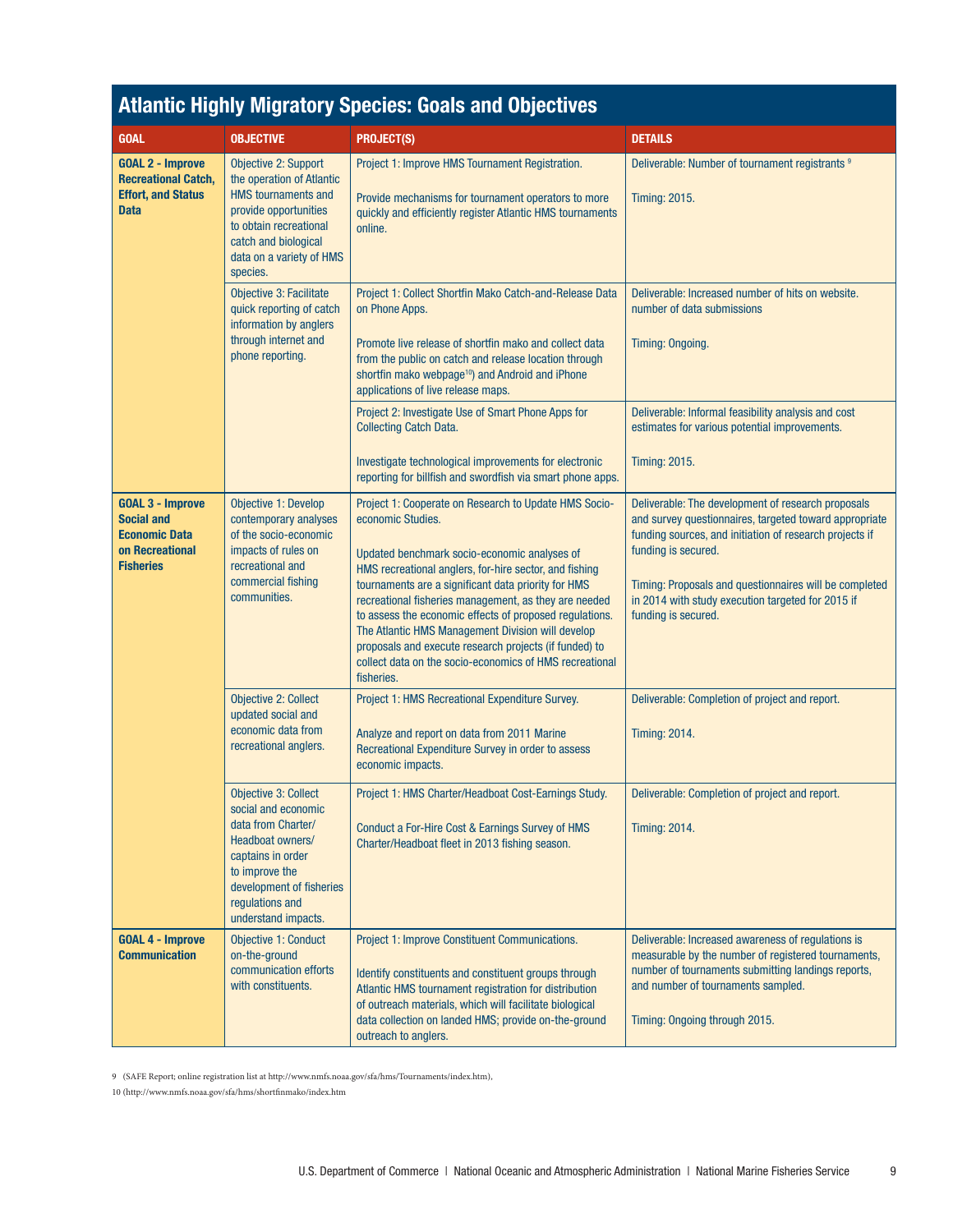| <b>Atlantic Highly Migratory Species: Goals and Objectives</b> |                                                                                                                                                                               |                                                                                                                                                                                                                                                                                                                                                                                                                      |                                                                                                                                                                                                     |  |  |  |
|----------------------------------------------------------------|-------------------------------------------------------------------------------------------------------------------------------------------------------------------------------|----------------------------------------------------------------------------------------------------------------------------------------------------------------------------------------------------------------------------------------------------------------------------------------------------------------------------------------------------------------------------------------------------------------------|-----------------------------------------------------------------------------------------------------------------------------------------------------------------------------------------------------|--|--|--|
| <b>GOAL</b>                                                    | <b>OBJECTIVE</b>                                                                                                                                                              | <b>PROJECT(S)</b>                                                                                                                                                                                                                                                                                                                                                                                                    | <b>DETAILS</b>                                                                                                                                                                                      |  |  |  |
| <b>GOAL 4 - Improve</b><br><b>Communication</b>                | <b>Objective 1: Conduct</b><br>on-the-ground<br>communication efforts<br>with constituents.                                                                                   | Project 2: Recruit Recreational Participation in Shark<br><b>Stock Assessments.</b><br>Identify and recruit recreational constituents to<br>participate in non-ICCAT shark stock assessments<br>to ensure recreational interests and knowledge are<br>represented in the assessment process.                                                                                                                         | Deliverable: Increased number of knowledgeable<br>recreational constituents participating in future stock<br>assessments.<br>Timing: Ongoing through 2015.                                          |  |  |  |
|                                                                | Objective 2:<br>Communicate<br>information regarding<br>major NOAA initiatives<br>with constituents,<br>tournaments, and<br>various associations that<br>represent fishermen. | Project 1: Collaborative Communication of MRIP Studies.<br>Explore collaborations with the MRIP Communications<br>and Education Team to increase awareness of MRIP<br>projects among the fishing community.                                                                                                                                                                                                          | Deliverable: Distribute information on MRIP projects<br>to constituents, tournaments, and various HMS fishing<br>organizations.<br>Timing: Ongoing.                                                 |  |  |  |
|                                                                |                                                                                                                                                                               | Project 2: Effectively Communicate HMS Recreational<br><b>Fishing Regulations.</b><br>Prepare and distribute Compliance Guides for fishermen<br>that detail updated recreational regulations. Create<br>smaller compliance guides to highlight changes that<br>are implemented through Amendments to the 2006<br><b>Consolidated Atlantic HMS FMP.</b>                                                               | Deliverable: 2014 and 2015 HMS Recreational<br><b>Compliance Guides.</b><br>Timing: Annual release of HMS Compliance Guides and<br>as new FMP amendments alter recreational fishing<br>requlations. |  |  |  |
| <b>GOAL 5 -</b><br><b>Institutional</b><br><b>Orientation</b>  | Objective 1: Balanced<br>recreational<br>and commercial<br>representation on the<br><b>Atlantic HMS Advisory</b><br>Panel.                                                    | Project 1: Maintain Balanced HMS Advisory Panel<br>Representation.<br>Ensure balanced constituent representation on the<br>Atlantic HMS Advisory Panel according to specifications<br>in the 2006 Consolidated Atlantic HMS Fishery<br>Management Plan.                                                                                                                                                              | Deliverable: Number of individuals in each sector on the<br><b>HMS Advisory Panel.</b>                                                                                                              |  |  |  |
|                                                                | Objective 2: Improve<br>institutional awareness<br>of Atlantic HMS<br><b>Management Issues.</b>                                                                               | Project 1: Maintain internal awareness of Current HMS<br><b>Recreational Fishing Issues.</b><br>Conduct in-house planning sessions by the HMS<br>Recreational Action Agenda coordination team in<br>preparation for biennial updates of the Recreational<br>Action Agenda. This will include soliciting feedback from<br>NOAA Fisheries leadership and HMS team members who<br>interact regularly with constituents. | Deliverable: Biennial updates to the HMS Action Agenda.<br>Timing: This will be completed prior to the HMS<br>Advisory Panel meetings in which the Action Agenda<br>will be discussed.              |  |  |  |
|                                                                |                                                                                                                                                                               | Project 2: Communicate Recreational Issues to NOAA<br>Fisheries Leadership.<br>HMS Regional Coordinators will coordinate with<br>leadership within the NOAA Fisheries Office of<br>Sustainable Fisheries to highlight recreational fisheries<br>issues on an annual basis. This includes regular<br>coordination with regional members of the MAFAC<br>Recreational Fisheries Working Group for feedback.            | Deliverable: Briefing/presentation for NOAA Fisheries<br>Office of Sustainable Fisheries leadership.<br><b>Timing: Annually.</b>                                                                    |  |  |  |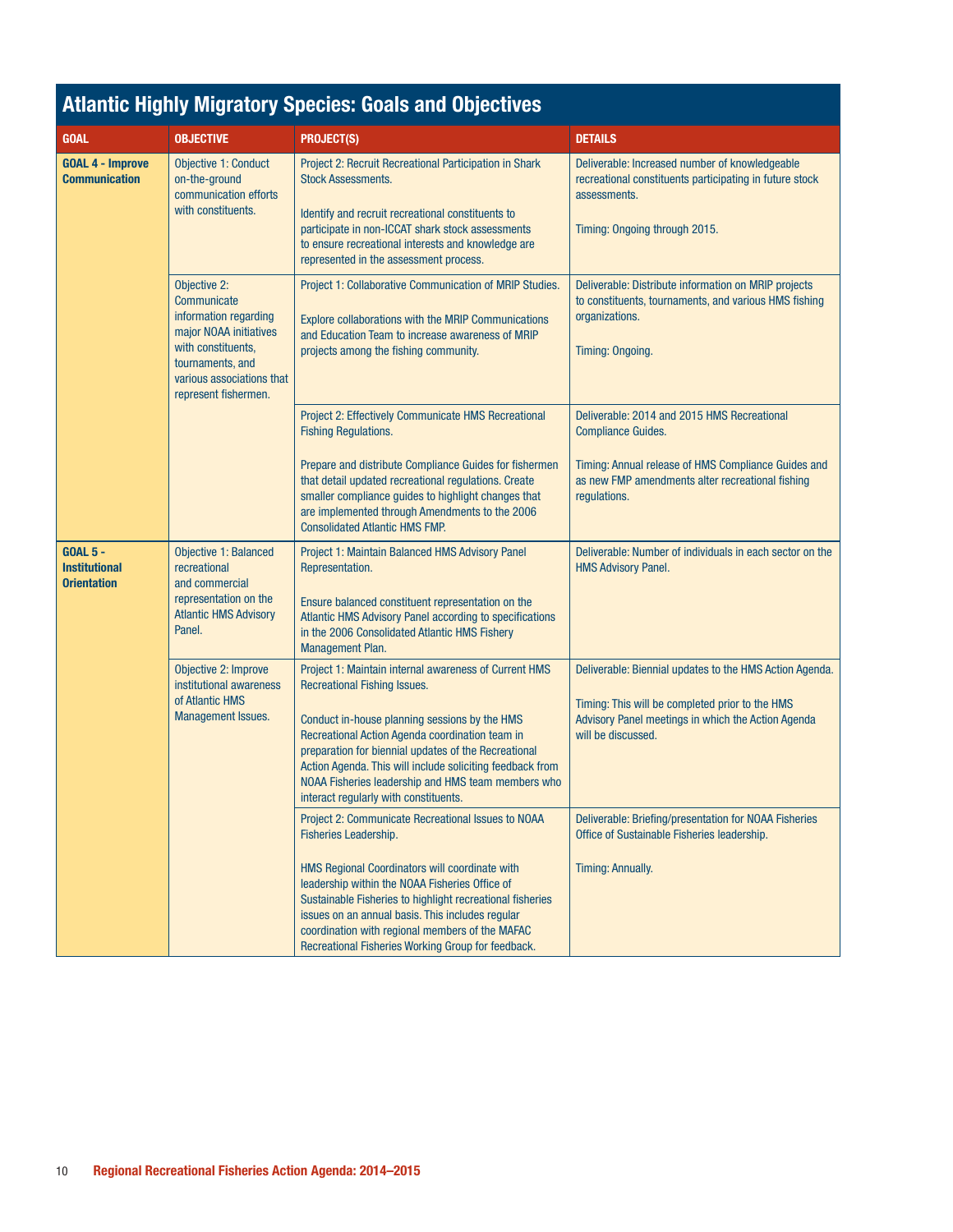#### Additional Activity Supporting Recreational Fisheries

In addition to the work outlined in the goals and objectives above, the Atlantic HMS Management Division will strive to provide fair and equitable access to recreational Atlantic HMS fisheries consistent with legal obligations, stock health, and the goals and objectives of the 2006 Consolidated Atlantic HMS FMP and its amendments. The size of species quotas allocated to HMS Angling and Charter/Headboat permit holders may change as stock health fluctuates, but NOAA Fisheries is committed to providing fair access across stakeholder groups as allowable. Following are several ongoing projects that NOAA Fisheries considers valuable for the recreational fishery.

The Atlantic HMS Management Division will provide continued access to swordfish, Atlantic tunas, and sharks through: 1) continued revitalization efforts for the North Atlantic swordfish fishery; 2) issuance of HMS Angling and Charter/Headboat permits to vessels that would target these species; 3) management activities (i.e., quota specification processes, in-season adjustments, etc.) that promote balanced access for recreational and commercial sectors for these species; and 4) consideration of Atlantic tunas measures under Draft Amendment 7 of the 2006 Consolidated Atlantic HMS FMP that would provide continued access for all categories (including recreational) to Atlantic tunas that are currently managed under rebuilding programs.

NOAA Fisheries' Office of Science and Technology will implement the updated Access Point Angler Intercept Survey, which will improve catch and effort data for HMS fisheries by eliminating potential sources of bias and expanding sampling coverage to fishing tournaments and 24-hour-a-day sampling.

NOAA Fisheries' Southeast Fisheries Science Center will support stock assessments of HMS species to provide a better picture of stock health and improve management of the fishery for recreational and commercial uses.

The Atlantic HMS Management Division recognizes the significance of tournaments in Atlantic HMS recreational fisheries, and will continue to administer tournament registration and reporting in order to quantify the extent and impact of these events. NOAA Fisheries' Office of Science and Technology will also continue to support state-based efforts to collect catch and effort data on HMS fisheries, such as the shark catch card program recently implemented by the Maryland Department of Natural Resources.

Finally, the Atlantic HMS Management Division will continue to enhance constituent awareness and understanding of Agency actions through regular communication efforts to recreational fisheries stakeholders. These include briefings and discussions with the HMS Advisory Panel about recreational fisheries issues as well as regular web-based efforts to update and distribute HMS news releases and informational material such as the Recreational Compliance Guide, Tuna Identification Guide, MRIP Large Pelagics Survey flier, and a shark identification placard. Atlantic HMS Management Division staff also continue to conduct regular on-the-ground outreach efforts at boating, recreational, and speciesspecific events to provide information to and receive feedback from recreational constituents beyond our Advisory Panel members.

The Atlantic HMS Management Division is actively involved with LPS redesign and re-estimation efforts. MRIP program priorities include improvements to recreational fishing survey design for "rare event" fisheries, such as Atlantic HMS, and should provide improved data on landings and effort by the recreational sector. The Atlantic HMS Management Division will explore the feasibility of updating benchmark socio-economic data used to identify impacts of rulemaking on coastal communities. The Atlantic HMS Management Division will continue to actively share information with stakeholders through a variety of mechanisms, including the HMS webpage, list-servs, email notifications, internet live-release reporting for mako sharks, information to tournament operators, and HMS Advisory Panel meetings. The Atlantic HMS Management Division recognizes the need for balanced communication and HMS Advisory Panel representation across sectors, and will continue to seek the input of both recreational and commercial sectors.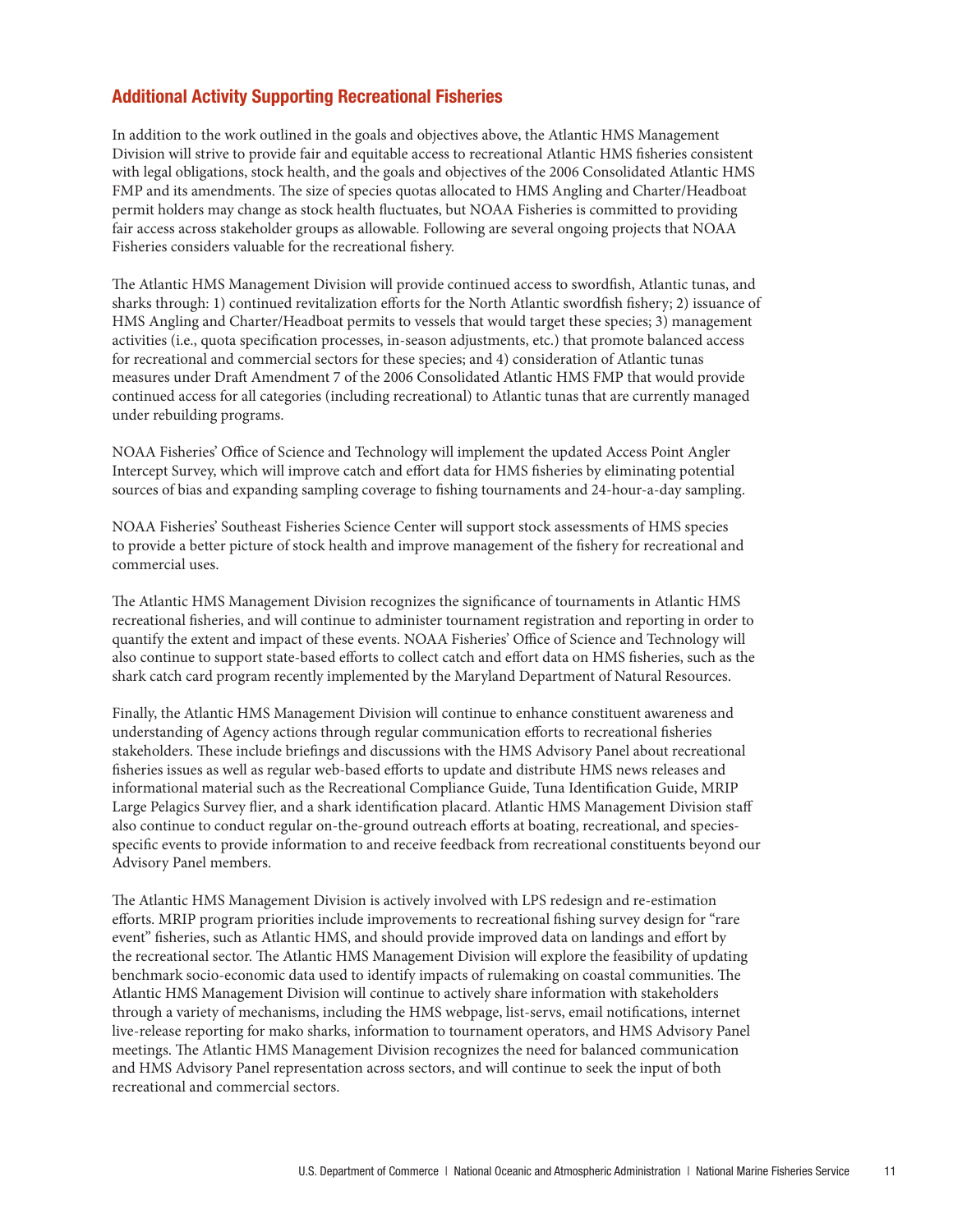#### **Summary**

The actions listed above will enable progress in achieving the plan's objectives and goals for Atlantic HMS recreational fisheries in keeping with the NOAA Fisheries Recreational Saltwater Fisheries Action Agenda. Some projects have specific timeframes (e.g., MRIP initiatives to improve data collection for recreational fisheries), and others are expected to continue throughout the effective time period of this action plan update (2013–2015). Dates listed above indicate expected timeframes for each action. Outcomes from the actions above will enable the Atlantic HMS Management Division to better address the needs of the Atlantic HMS recreational fishery. The Atlantic HMS Management Division will continue to integrate recreational considerations into the management of tunas, sharks, swordfish, and billfish and provide for recreational fishing opportunities.